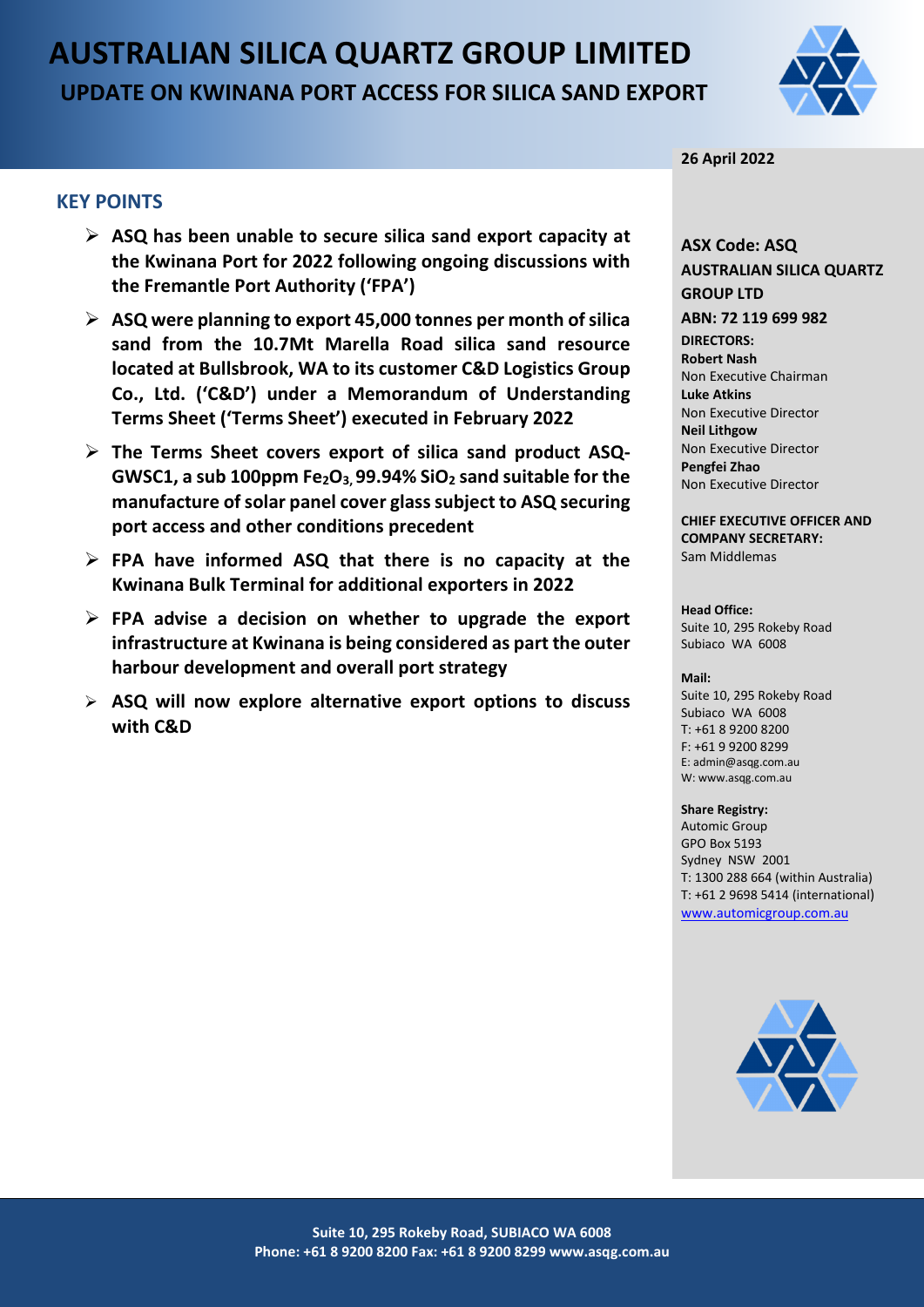**Australian Silica Quartz Group Limited** (ASX:ASQ, '**ASQ**' or '**the Company**') provides the following update on the Company's efforts to secure access to an export berth at the Kwinana Port.

#### **Background**

In February 2022 ASQ entered into a Memorandum of Understanding Terms Sheet ('**Terms Sheet**') with C&D Logistics Co., Ltd. ('**C&D**') for the offtake and export of silica sand product ASQ-GWSC1 for use in the manufacturing of solar panels and other industrial applications (refer full detail in the 1 February 2022 announcement *MOU Terms Sheet agreed for Bulk Silica Sand Exports*).

The Terms Sheet was subject to various conditions precedent including ASQ securing export port access.

Chinese company C&D Logistics Co., Ltd. is a subsidiary of *Fortune* Global 5001 company Xiamen C&D Inc. (established exclusively by Xiamen C&D Group Co., Ltd and listed on the Shanghai Stock Exchange in 1998 with a current market capitalisation of US\$25b). C&D approached ASQ in 2021 with interest in securing silica sand suitable for supplying the solar glass industry in China. Following receipt of samples of ASQ's sand products, C&D have completed independent quality testing confirming suitability of ASQ-GWSC1 for the intended application.

ASQ planned to supply C&D with ASQ-GWSC1 from the Urban Resources Pty Ltd ('**Urban**') Marella Road sand operation located in Bullsbrook, Western Australia. ASQ-GWSC1 is the washed, density separated and sized product from Marella Road which has an Fe<sub>2</sub>O<sub>3</sub> content of <100ppm, it is understood this is a critical characteristic for sand used in the manufacture of solar panel cover glass.

In 2019 the Company executed a binding terms sheet with Urban to jointly exploit Urban's Silica Sand deposit located in Bullsbrook, Western Australia 85 km from the port. Urban has operated the mine for the last six years and produced over 1Mt of sand for the domestic market from the deposit in the last two years.

ASQ have completed a JORC 2012 Inferred Mineral Resource totalling 10.7 million tonnes on the raw sand at Urban's Maralla Road tenement M70/326 (refer full detail in the 7 May 2019 announcement *Update on Maralla Road Silica Sand Deposit Maiden Resource* and 29 January 2020 announcement *Spiral and Classifier Testwork Results for the M70/326 Silica Sand Products*).

The Terms Sheet set the FOB pricing structure at a rate expected to provide ASQ with payback for the required capital expenditure in under 18 months.

### **Port Access Update**

The bulk commodities berth Kwinana Bulk Terminal (**'KBT'**) is recognised as being suitable for the export of silica sand having historic usage for iron ore, bauxite, coal and silica sand. KBT is operated by the Fremantle Port Authority ('**FPA**'), a Western Australian Government trading enterprise under the Port Authorities Act 1999 and Port Authorities Regulations 2001.

ASQ has been engaged with FPA over several years as the silica sand project developed and the likelihood of achieving sales agreements increased. During 2021 export of iron ore and bauxite from the berth ceased giving ASQ the expectation that there would be capacity coming available.

The FPA has recently advised that there is no capacity available for additional export business at KBT during 2022 due to a number of factors including revised target berth utilisation and existing customer commitments that impact current available capacity.

An upgrade of the ship loader has been discussed, however ASQ understands the FPA is considering how export capacity for new business fits into the overall Fremantle ports strategy.

FPA have instructed ASQ to contact them in the third quarter of 2022 to see if there is any available capacity in 2023. ASQ intends to continue discussions with the FPA but cautions readers it does not expect significant changes to berth availability at this time.

<sup>1</sup>Note: The Fortune Global 500, also known as Global 500, is an annual ranking of the top 500 corporations worldwide as measured by revenue. The list is compiled and published annually by Fortune magazine.

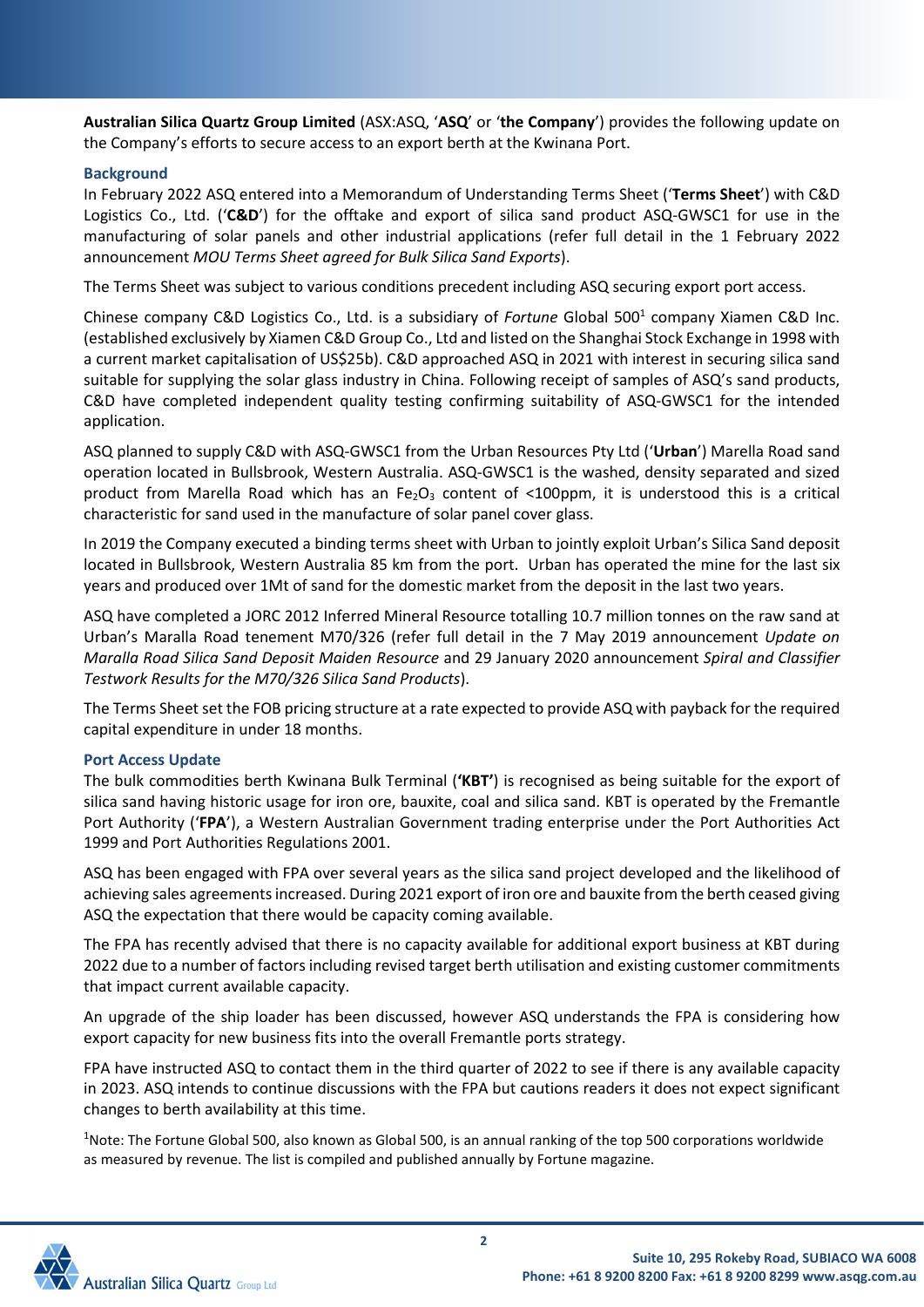#### **Competent persons statement**

The information in this document that relates to exploration results and mineral resources is based on data collected under the supervision of Mr Nick Algie, in his capacity as Exploration Manager for Australian Silica Quartz Group Limited. Mr Algie is a registered member of the Australian Institute of Mining and Metallurgy (AusIMM) and has sufficient experience that is relevant to the type of deposit and style of mineralisation under consideration to qualify as a competent person under the 2012 edition of the "Australian Code for Reporting of Exploration Results, Mineral Resources and Ore Reserves". Mr Algie consents to the inclusion of the data in the form and context in which it appears.

**This announcement has been approved for release by the Board**

# **About Australian Silica Quartz Group Limited**

# *ASQ DEVEX 50/50 JV (non-dilutable at ASQ's election)*

ASQ has entered into a joint venture with DevEx Resources ("DevEx" ASX:DEV) on it's 100% owned E70/3405 tenement located along strike from Chalice Gold Mines ("Chalice" ASX:CHN) nickel copper platinum group elements Julimar discovery in WA. The first \$3M expenditure on the JV area is to be fully funded by DevEx to earn 50%. ASQ has the option to jointly fund future expenditure to maintain 50% share or opt to allow DevEx to fund the next \$3M to earn a further 20% share in non-bauxite minerals. Initial geochemical and geophysical exploration work returned positive results. Recently completed aircore drilling has defined a layered, differentiated mafic-ultramafic intrusion, extending over 12 kilometres in length. (refer full detail in the 1 June 2020 announcement *ASQ reaches agreement for funding of exploration on its tenement in Julimar Region, WA,*  8 October 2020 announcement *Update on Geophysics Targets at ASQ/DevEx JV in Julimar Region, WA,* 19 August 2020 announcement *Update on ASQ/DevEx 50/50 JV in Julimar Region, WA*, 4 December 2020 announcement *DevEx Exploration Update,* 27 April 2021 announcement *Drilling confirms Mafic-Ultramafic Intrusion at Sovereign* and 17 August 2021 announcement *12km Long Mafic-Ultramafic Intrusion at Sovereign, Large Scale Ground EM and Diamond Drilling set to Commence*)

#### *SILICA*

ASQ has established a range of silica sand and hardrock projects held via exploration licence applications 100% owned by ASQ's subsidiary Australian Silica Quartz Pty Ltd. These projects now consist of 10 granted exploration licences and 6 applications covering approximately 1,500 km<sup>2</sup> within Western Australia and Queensland.

High grade silica (99.5-99.9% SiO2) and high purity silica (>99.95% SiO2) currently have a wide range of applications. All indications suggest the high grade and high purity silica market is currently growing strongly due to greater demand from the PV Solar, TFT glass, Electronics, Flat Glass and Speciality Glass industries. This is reinforced by the level of enquiries received from qualified end user customers the Company has received primarily from China and South East Asia.

### *SILICA SAND*

ASQ's high grade silica sand projects are located in the regions of Albany, Gingin and Esperance in the southwest of Western Australia.

In the shorter term these projects potentially present the opportunity for the Company to produce a washed DSO silica sand product with longer term potential to enter the higher value higher grade silica sand market with a niche processed product.

ASQ is currently working on a Scoping Study for the 11.6Mt Albany White Hill high grade, low iron Silica Sand Project (refer full detail in the 28 January 2021 announcement *High Grade, Low Iron Silica Sand Resource)*. The Albany White Hill Project is located on farmland cleared of native vegetation 70 km east northeast of the port of Albany.

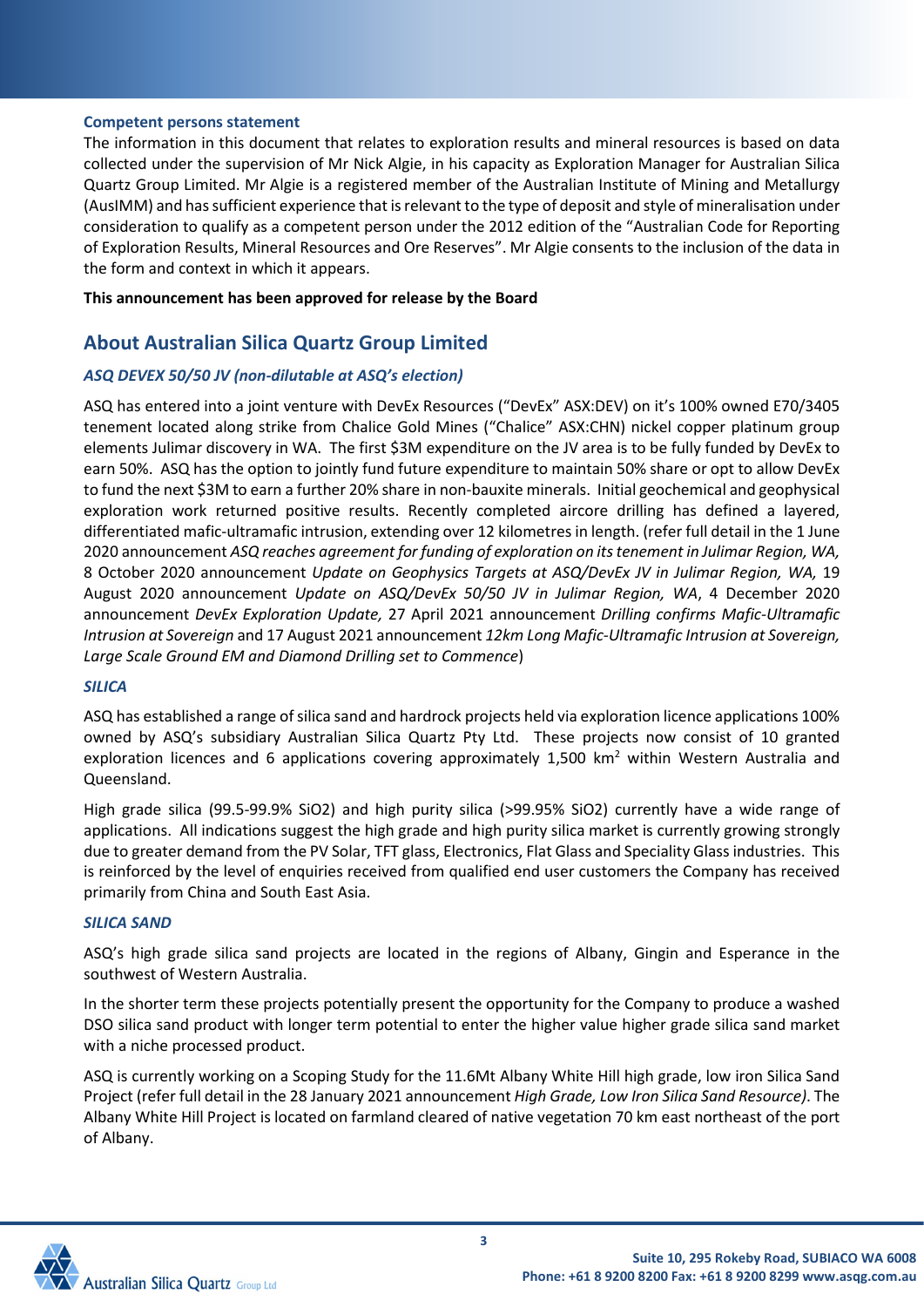In addition to its wholly owned silica exploration projects ASQ has reached an agreement with an existing local sand producer. In 2019 the Company executed a binding terms sheet with Urban Resources Pty Ltd (Urban) to jointly exploit Urban's Silica Sand deposit located in Bullsbrook, Western Australia. Urban has operated the mine for the last six years and produced over 1Mt from the deposit in last two years. The ASQ/Urban Resources agreement presents the Company with the opportunity to potentially fast track it's entry into the DSO silica sand export market. ASQG have completed a JORC 2012 Inferred Mineral Resource on the raw sand at Urban's Maralla Road tenement M70/326 (refer full detail in the 7 May 2019 announcement *Update on Maralla Road Silica Sand Deposit Maiden Resource* and 29 January 2020 announcement *Spiral and Classifier Testwork Results for the M70/326 Silica Sand Products*).

#### *HARDROCK QUARTZ R&D*

The Company is undertaking an R&D program aiming to develop a high purity, high value silica quartz product. To this end the Company has secured a number of hardrock quartz tenements and is progressing with a research and development project in this area. Assays from rock chip sampling of ASQ's hard rock tenements reported grades of up to 99.993% SiO2 with processed hard rock samples demonstrating further grade improvement (refer full detail in the 15 December 2021 announcement *Exploration and Research Update Hardrock High Purity Quartz and Silica - Revised*).



### *SOUTH STIRLING Ni/Cu PROJECT*

ASQ has established the South Stirling Ni/Cu Project by way of four exploration lease applications lodged covering 1,603 km2 over the Albany Fraser Mobile Belt, South-Western WA where the Company has identified a historic end of hole aircore drilling assay of 1.5m at 0.79% Ni, 934 ppm Cu, 832 ppm Co from 28.5m that was never followed up. ASQ considers the application area has potential for Nickel-Copper magmatic sulphide mineralisation associated with mafic-ultramafic intrusions emplaced into granulite facies country rocks. (refer full detail in the 23 September 2020 announcement *Exploration Update*).

#### *BAUXITE JV*